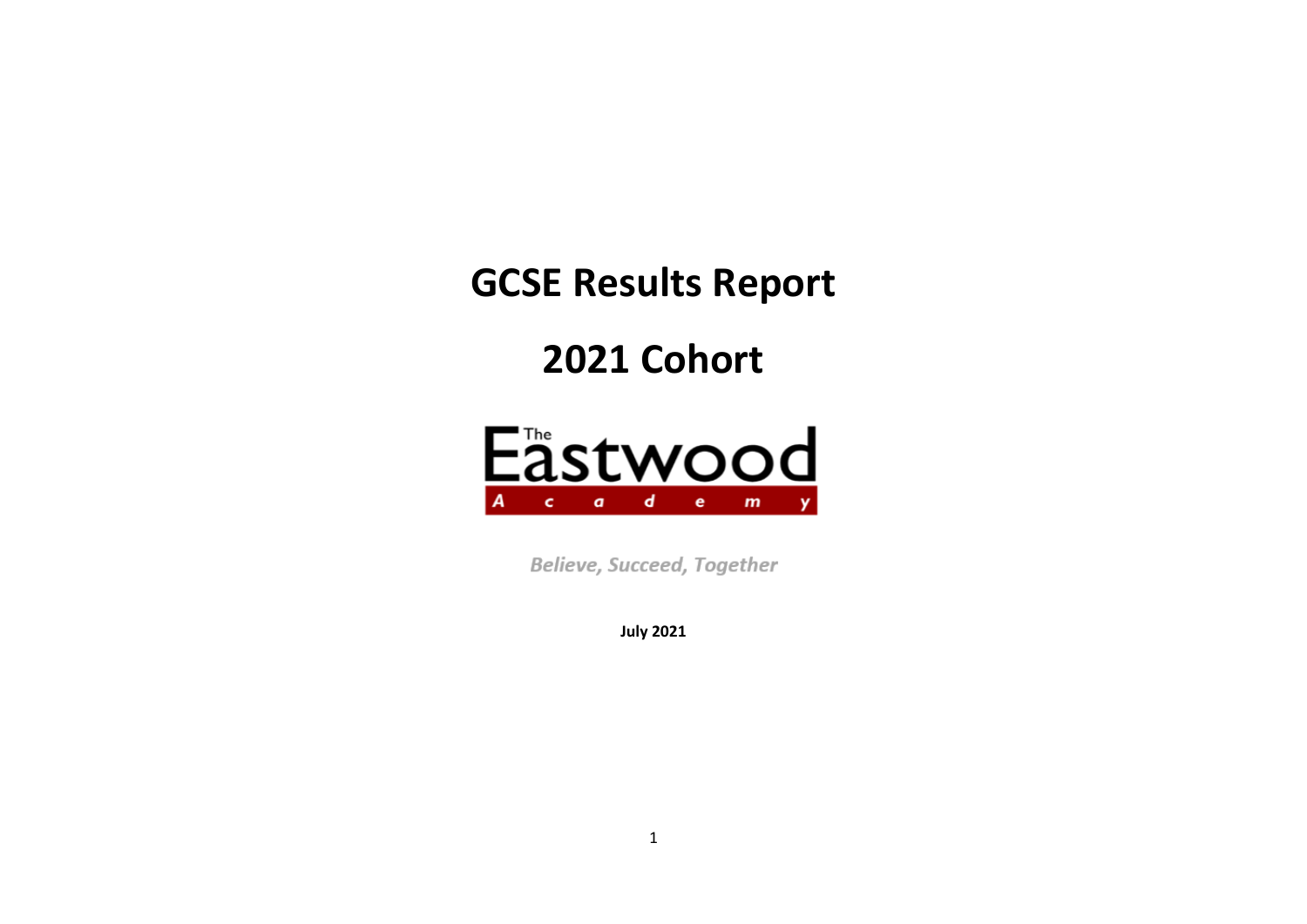# **Contents**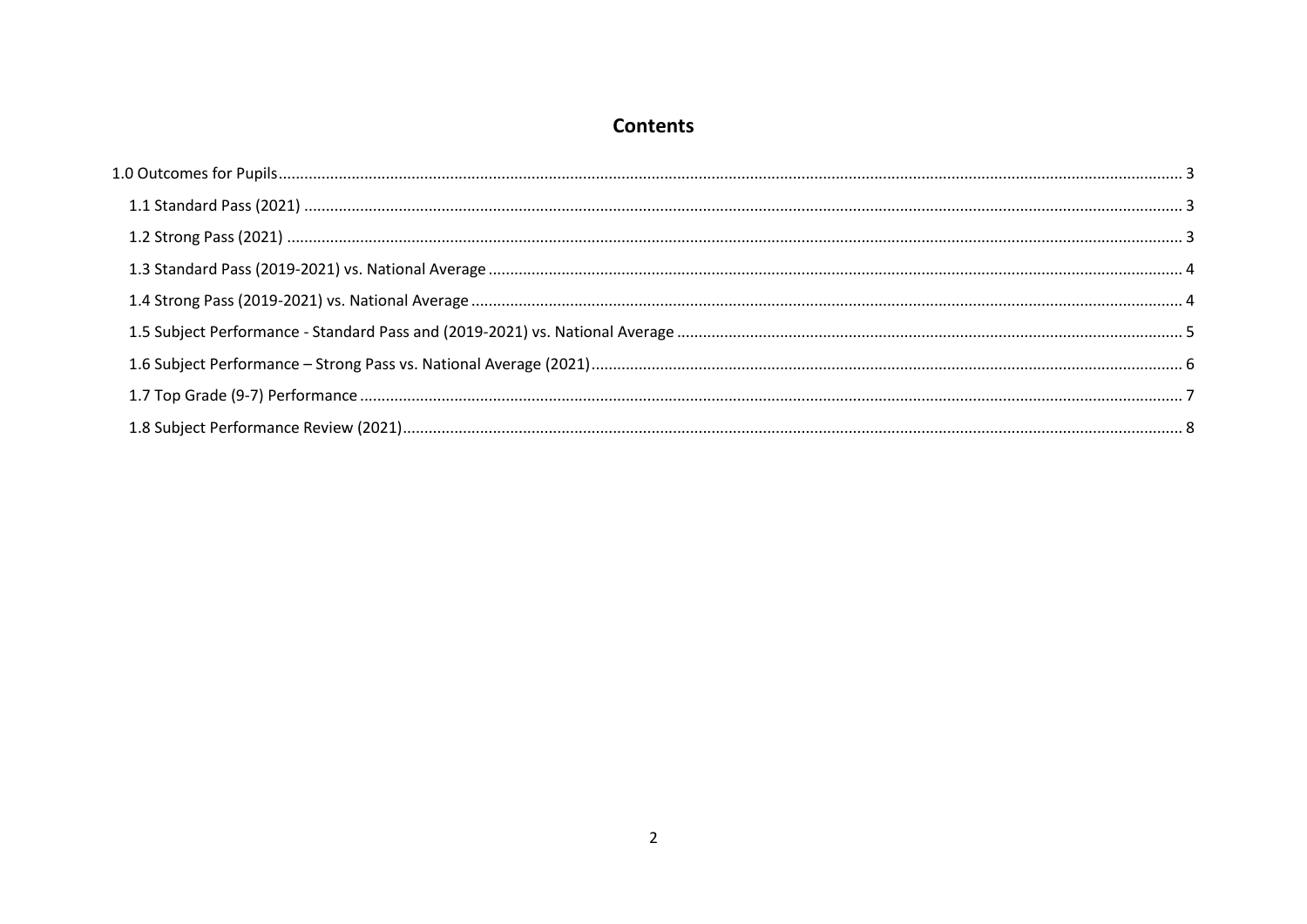# <span id="page-2-0"></span>**1.0 Outcomes for Pupils**

## <span id="page-2-1"></span>**1.1 Standard Pass (2021)**

|                          | თ<br>$\mathbf{\mathbf{\mathsf{H}}}$<br>$\circ$<br>$\overline{\sim}$ | 2020  | 1<br>202 | Disadvantaged | ged<br>Non<br>᠊ᢦ<br>ä |       | Middle | High  | EHCP  | ದ<br>SEND | $\epsilon$<br>ш<br>$\overline{u}$ | Able<br>Most | Male  | Female |
|--------------------------|---------------------------------------------------------------------|-------|----------|---------------|-----------------------|-------|--------|-------|-------|-----------|-----------------------------------|--------------|-------|--------|
| English                  | 86%                                                                 | 92%   | 95%      | 93%           | 96%                   | 79%   | 99%    | 100%  | 0%    | 100%      | 97%                               | 88%          | 94%   | 97%    |
| Maths                    | 88%                                                                 | 93%   | 92%      | 89%           | 94%                   | 71%   | 97%    | 100%  | 0%    | 82%       | 96%                               | 88%          | 96%   | 89%    |
| <b>English and Maths</b> | 82%                                                                 | 90%   | 91%      | 86%           | 92%                   | 58%   | 97%    | 100%  | 0%    | 82%       | 94%                               | 88%          | 93%   | 89%    |
| <b>EBacc APS</b>         | 4.64                                                                | 5.09  | 5.10     | 4.88          | 5.17                  | 3.27  | 5.33   | 7.03  | 2.67  | 4.59      | 5.25                              | 5.75         | 4.87  | 5.36   |
| Attainment 8 (A8)        | 51.58                                                               | 55.48 | 55.36    | 53.48         | 55.95                 | 38.19 | 57.52  | 73.83 | 29.00 | 49.35     | 56.98                             | 61.14        | 53.16 | 57.78  |
| Progress 8 (P8)          | 0.46                                                                | 0.70  | 0.84     | 0.67          | 0.89                  | 0.85  | 0.90   | 0.67  | 0.30  | 0.64      | 0.88                              | 0.53         | 0.75  | 0.94   |

## <span id="page-2-2"></span>**1.2 Strong Pass (2021)**

|                          | G<br>$\mathbf -$<br>20 | 2020  | $\mathbf{\overline{u}}$<br>202 | ntaged<br>옹<br>öä | ged<br>ΞĒ<br>ã<br>z<br>ᄒ<br>Disa |       | Middle | High  | EHCP  | 5 <sup>1</sup><br>ઝ<br>SEND | SEND<br>$\frac{1}{2}$ | ald<br>δ | Male  | $\frac{e}{\pi}$<br>ட |
|--------------------------|------------------------|-------|--------------------------------|-------------------|----------------------------------|-------|--------|-------|-------|-----------------------------|-----------------------|----------|-------|----------------------|
| English                  | 74%                    | 82%   | 88%                            | 86%               | 88%                              | 38%   | 96%    | 100%  | 0%    | 71%                         | 91%                   | 88%      | 86%   | 90%                  |
| Maths                    | 64%                    | 75%   | 78%                            | 75%               | 79%                              | 29%   | 87%    | 100%  | 0%    | 53%                         | 82%                   | 81%      | 77%   | 78%                  |
| <b>English and Maths</b> | 57%                    | 70%   | 75%                            | 70%               | 77%                              | 21%   | 84%    | 100%  | 0%    | 53%                         | 79%                   | 81%      | 72%   | 78%                  |
| <b>EBacc APS</b>         | 4.64                   | 5.09  | 5.10                           | 4.88              | 5.17                             | 3.27  | 5.33   | 7.03  | 2.67  | 4.59                        | 5.25                  | 5.75     | 4.87  | 5.36                 |
| Attainment 8 (A8)        | 51.58                  | 55.48 | 55.36                          | 53.48             | 55.95                            | 38.19 | 57.52  | 73.83 | 29.00 | 49.35                       | 56.98                 | 61.14    | 53.16 | 57.78                |
| Progress 8 (P8)          | 0.46                   | 0.70  | 0.84                           | 0.67              | 0.89                             | 0.85  | 0.90   | 0.67  | 0.30  | 0.64                        | 0.88                  | 0.53     | 0.75  | 0.94                 |

From 2019-2021, all KPI measures were significantly above the national average (NA).

In 2021, all pupil groups recorded a positive P8 i.e. all groups performed above expectations and, for the vast majority of the groups, the performance was ~> half a grade (0.50) better than expected.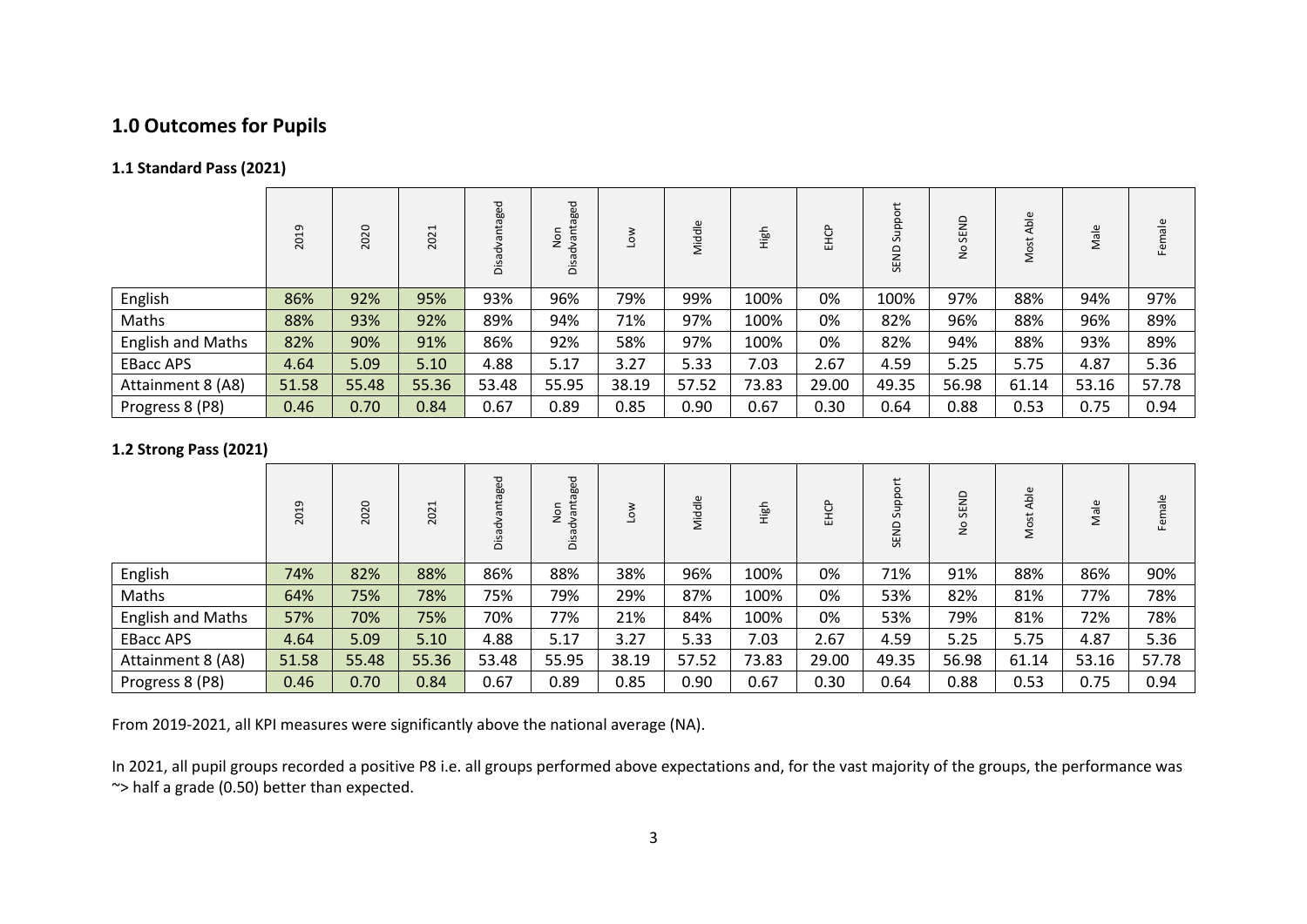## <span id="page-3-0"></span>**1.3 Standard Pass (2019-2021) vs. National Average**

|                          | 2019                            |       |         |          | 2020    |          | 2021     |         |          |
|--------------------------|---------------------------------|-------|---------|----------|---------|----------|----------|---------|----------|
|                          | Variance<br>National<br>Academy |       |         | National | Academy | Variance | National | Academy | Variance |
| 9-4 in English           | 70%                             | 86%   | $+16%$  | 70%      | 92%     | $+22%$   | 71%      | 95%     | $+24%$   |
| 9-4 in Maths             | 71%                             | 88%   | $+17%$  | 67%      | 93%     | $+26%$   | 67%      | 92%     | $+25%$   |
| 9-4 in English and Maths | 67%                             | 82%   | $+15%$  | 67%      | 90%     | $+23%$   | 67%      | 91%     | $+25%$   |
| <b>EBacc APS</b>         | 4.06                            | 4.64  | $+0.56$ | 4.06     | 5.09    | $+1.03$  | 4.06     | 5.10    | $+1.04$  |
| Attainment 8 (A8)        | 46.50                           | 51.58 | $+5.08$ | 46.50    | 55.48   | $+8.98$  | 46.50    | 55.36   | $+6.86$  |
| Progress 8 (P8)          | 0.0                             | 0.46  | $+0.46$ | 0.0      | 0.70    | $+0.70$  | 0.0      | 0.84    | $+0.84$  |

From 2019-2021, all measures were significantly above the national average (NA).

## <span id="page-3-1"></span>**1.4 Strong Pass (2019-2021) vs. National Average**

|                          | 2019     |         |          |          | 2020    |          | 2021     |         |          |
|--------------------------|----------|---------|----------|----------|---------|----------|----------|---------|----------|
|                          | National | Academy | Variance | National | Academy | Variance | National | Academy | Variance |
| 9-5 in English           | 55%      | 74%     | $+19%$   | 55%      | 82%     | $+27%$   | 55%      | 88%     | +33%     |
| 9-5 in Maths             | 49%      | 64%     | $+15%$   | 49%      | 75%     | $+26%$   | 49%      | 78%     | $+29%$   |
| 9-5 in English and Maths | 45%      | 57%     | $+12%$   | 45%      | 70%     | $+25%$   | 45%      | 75%     | +30%     |
| <b>EBacc APS</b>         | 4.06     | 4.64    | $+0.60$  | 4.06     | 5.09    | $+1.03$  | 4.06     | 5.10    | $+1.04$  |
| Attainment 8 (A8)        | 46.50    | 51.58   | $+5.08$  | 46.50    | 55.48   | $+8.98$  | 46.50    | 55.36   | $+6.86$  |
| Progress 8 (P8)          | 0.0      | 0.46    | $+0.46$  | 0.0      | 0.70    | $+0.70$  | 0.0      | 0.84    | $+0.84$  |

From 2019-2021, all measures were significantly above the national average (NA).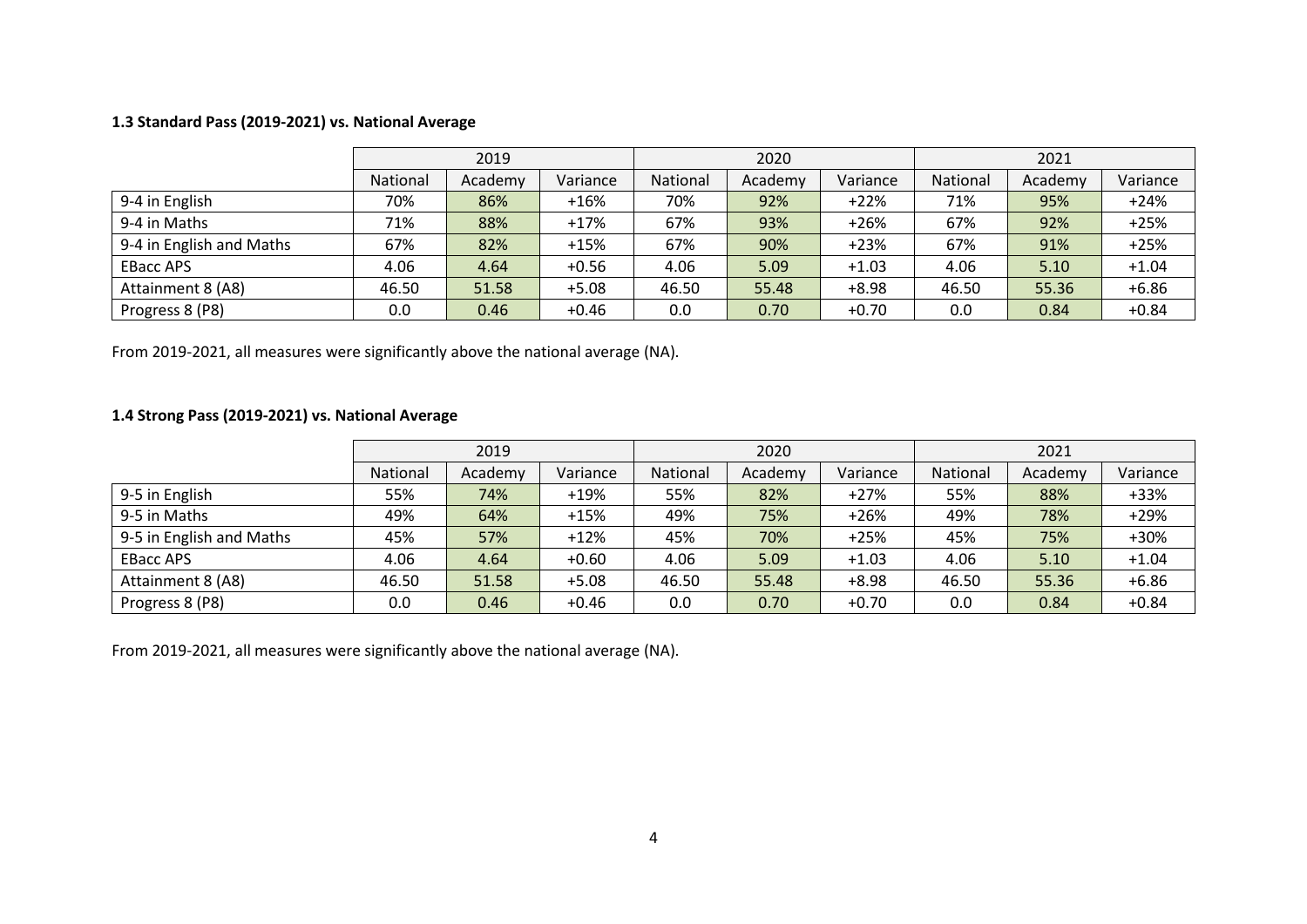## <span id="page-4-0"></span>**1.5 Subject Performance - Standard Pass and (2019-2021) vs. National Average**

|                           |          | 2019    |          | 2020                     | 2021     |                              |  |
|---------------------------|----------|---------|----------|--------------------------|----------|------------------------------|--|
|                           | National | Academy | National | Academy                  | National | Academy                      |  |
| Art                       | 75%      | 71%     | 86%      | 81%                      | 86%      | 89%                          |  |
| <b>Business Studies</b>   | 65%      | 84%     | 80%      | 94%                      | 80%      | 96%                          |  |
| Computer Science          | 61%      | 80%     | 80%      | $\overline{\phantom{0}}$ | 80%      | $\qquad \qquad \blacksquare$ |  |
| Citizenship               | 65%      | 79%     | 75%      | 88%                      | 75%      | 89%                          |  |
| Drama                     | 74%      | 88%     | 87%      | 92%                      | 87%      | 89%                          |  |
| English Literature        | 74%      | 83%     | 79%      | 92%                      | 79%      | 95%                          |  |
| English Language          | 70%      | 80%     | 71%      | 92%                      | 71%      | 95%                          |  |
| French                    | 70%      | 42%     | 82%      | 60%                      | 82%      | 68%                          |  |
| Food Preparation          | 63%      | 50%     | 78%      | 89%                      | 78%      | 84%                          |  |
| Geography                 | 65%      | 59%     | 75%      | 78%                      | 75%      | 92%                          |  |
| Graphics                  | 62%      | 56%     | 79%      | 79%                      | 79%      | 81%                          |  |
| History                   | 64%      | 86%     | 74%      | 90%                      | 74%      | 91%                          |  |
| ICT                       | 67%      | 75%     | 67%      | 77%                      | 67%      | 83%                          |  |
| Mathematics               | 60%      | 88%     | 67%      | 93%                      | 67%      | 92%                          |  |
| Music                     | 75%      | 79%     | 89%      | 81%                      | 89%      | 100%                         |  |
| <b>Physical Education</b> | 70%      | 78%     | 87%      | 98%                      | 87%      | 94%                          |  |
| Double Science            | 55%      | 71%     | 64%      | 78%                      | 64%      | 87%                          |  |
| Sociology                 |          |         | 78%      | 72%                      | 78%      | 72%                          |  |
| <b>Statistics</b>         | 72%      | 97%     | 83%      | 100%                     | 83%      | 94%                          |  |
| % subjects ~> National    |          | 72%     |          | 78%                      |          | 89%                          |  |

From 2019-2021, the % of subjects that exceeded the national average has increased year-on-year, peaking in 2021 with 9 out 10 subjects.

\*A statistical significance test could not be applied to the data above. In this instance, green indicates that the data was equivalent to or greater than the national average.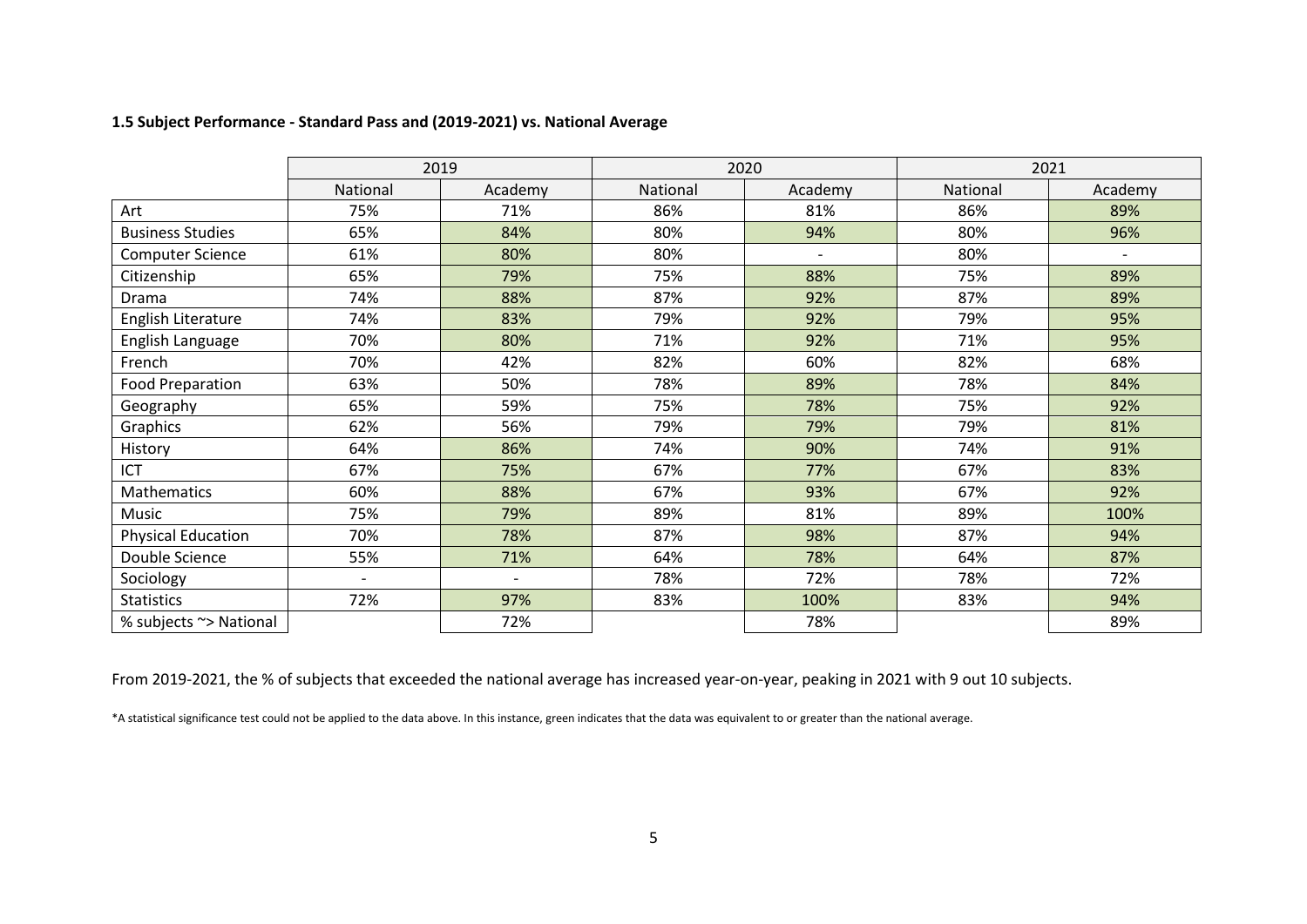## <span id="page-5-0"></span>**1.6 Subject Performance – Strong Pass vs. National Average (2021)**

|                           |          | 2019    |                          | 2020                     | 2021     |                          |  |
|---------------------------|----------|---------|--------------------------|--------------------------|----------|--------------------------|--|
|                           | National | Academy | National                 | Academy                  | National | Academy                  |  |
| Art                       | 58%      | 31%     | 69%                      | 53%                      | 69%      | 58%                      |  |
| <b>Business Studies</b>   | 51%      | 65%     | 63%                      | 81%                      | 63%      | 87%                      |  |
| <b>Computer Science</b>   | 49%      | 55%     | $\overline{\phantom{a}}$ | $\overline{\phantom{0}}$ |          | $\overline{\phantom{0}}$ |  |
| Citizenship               | 50%      | 68%     | 57%                      | 74%                      | 57%      | 68%                      |  |
| Drama                     | 60%      | 78%     | 73%                      | 78%                      | 73%      | 80%                      |  |
| English Literature        | 56%      | 69%     | 62%                      | 83%                      | 62%      | 86%                      |  |
| English Language          | 44%      | 60%     | 51%                      | 79%                      | 51%      | 86%                      |  |
| French                    | 54%      | 25%     | 64%                      | 30%                      | 64%      | 26%                      |  |
| <b>Food Preparation</b>   | 46%      | 39%     | 60%                      | 67%                      | 60%      | 63%                      |  |
| Geography                 | 53%      | 41%     | 60%                      | 60%                      | 60%      | 60%                      |  |
| Graphics                  | 48%      | 28%     | 61%                      | 47%                      | 61%      | 46%                      |  |
| History                   | 51%      | 73%     | 59%                      | 75%                      | 59%      | 75%                      |  |
| ICT                       | 67%      | 75%     | 67%                      | 77%                      | 67%      | 83%                      |  |
| <b>Mathematics</b>        | 40%      | 64%     | 46%                      | 75%                      | 49%      | 78%                      |  |
| Music                     | 63%      | 57%     | 78%                      | 71%                      | 78%      | 89%                      |  |
| <b>Physical Education</b> | 57%      | 67%     | 70%                      | 86%                      | 70%      | 86%                      |  |
| Double Science            | 34%      | 55%     | 41%                      | 58%                      | 41%      | 67%                      |  |
| Sociology                 |          |         | 60%                      | 48%                      | 60%      | 48%                      |  |
| <b>Statistics</b>         | 54%      | 86%     | 64%                      | 97%                      | 64%      | 92%                      |  |
| % subjects ~> National    |          | 67%     |                          | 72%                      |          | 78%                      |  |

From 2019-2021, the % of subjects that exceeded the national average has increased year-on-year, peaking in 2021 with 8 out 10 subjects.

\*A statistical significance test could not be applied to the data above. In this instance, green indicates that the data was equivalent to or greater than the national average.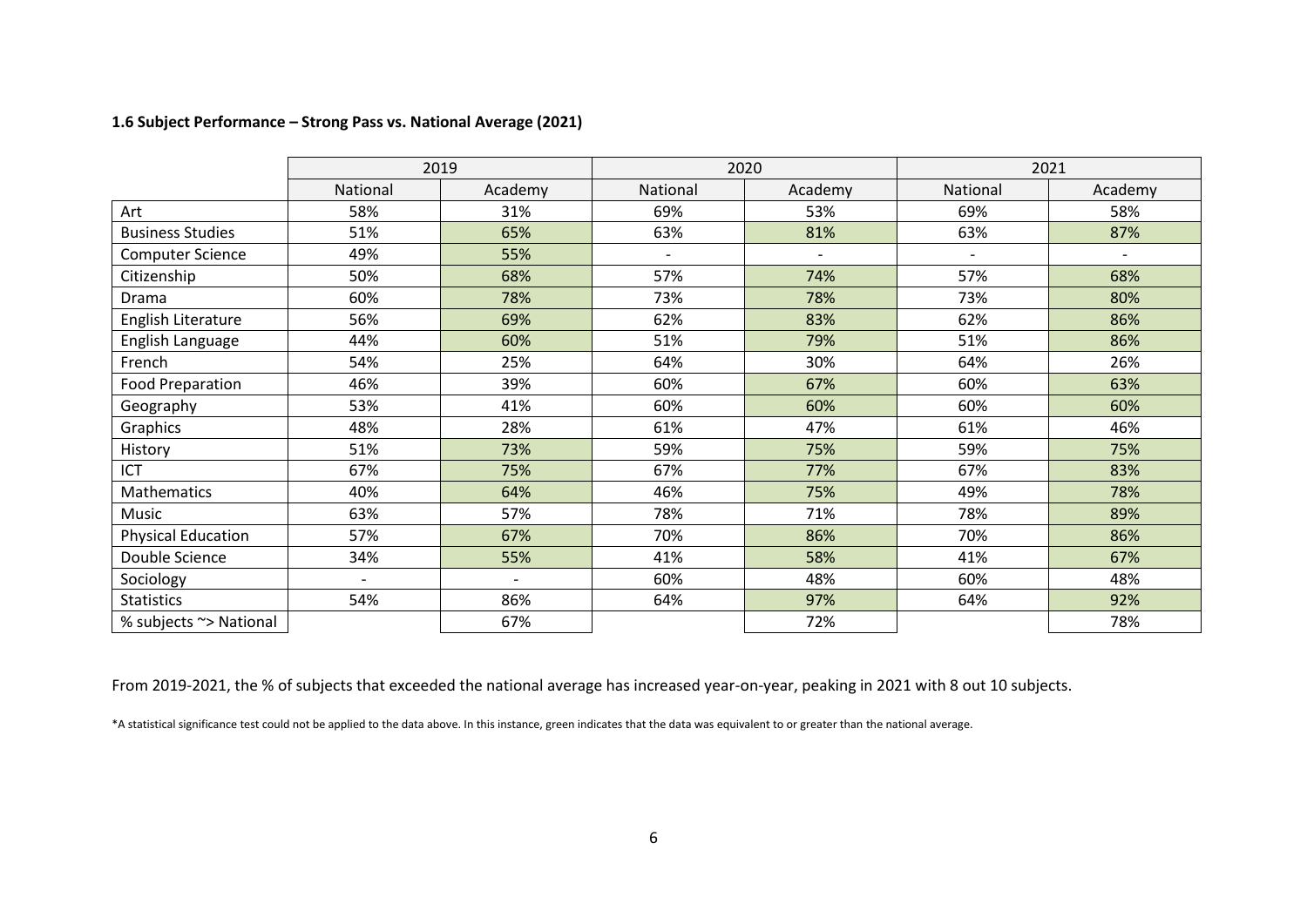## <span id="page-6-0"></span>**1.7 Top Grade (9-7) Performance**

|                                                    |                | 2019       |                |                          | 2020       |                          | 2021           |                          |                          |  |
|----------------------------------------------------|----------------|------------|----------------|--------------------------|------------|--------------------------|----------------|--------------------------|--------------------------|--|
|                                                    | Number of      | % of       | % Differential | Number of                | % of       | % Differential           | Number of      | % of                     | % Differential           |  |
|                                                    | $A-A*/9-7$     | $A-A*/9-7$ | from 2018      | $A-A*/9-7$               | $A-A*/9-7$ | from 2019                | $A-A*/9-7$     | $A-A*/9-7$               | from 2020                |  |
| Art                                                | 1              | 2%         | $-14%$         | 5                        | 12%        | $+10%$                   | 6              | 13%                      | $+1%$                    |  |
| <b>Business Studies</b>                            | 12             | 30%        | -7%            | 18                       | 35%        | $+5%$                    | 14             | 27%                      | -8%                      |  |
| <b>Computer Science</b>                            | 4              | 20%        | $+20%$         | $\overline{\phantom{a}}$ |            | $\overline{\phantom{a}}$ | $\blacksquare$ | $\overline{\phantom{a}}$ | $\overline{\phantom{a}}$ |  |
| Citizenship                                        | 52             | 31%        | $+7%$          | 46                       | 26%        | $-5%$                    | 46             | 27%                      | $+1%$                    |  |
| Drama                                              | 12             | 30%        | $+18%$         | 12                       | 33%        | $+3%$                    | 18             | 51%                      | $+18%$                   |  |
| English Literature                                 | 45             | 27%        | $+5%$          | 54                       | 29%        | $+2%$                    | 54             | 30%                      | $+1%$                    |  |
| English Language                                   | 33             | 19%        | 0%             | 55                       | 31%        | $+12%$                   | 55             | 32%                      | $+1%$                    |  |
| French                                             | 3              | 4%         | 0%             | 12                       | 7%         | $+3%$                    | 3              | 3%                       | -4%                      |  |
| Food Preparation                                   | $\overline{2}$ | 12%        | $+2%$          | 5                        | 28%        | $+16%$                   | 4              | 22%                      | $-6%$                    |  |
| Geography                                          | 9              | 12%        | $-14%$         | 16                       | 18%        | $+6%$                    | 14             | 19%                      | $+1%$                    |  |
| Graphics                                           | $\mathbf{1}$   | 3%         | $-12%$         | 6                        | 16%        | $+13%$                   | 8              | 21%                      | $+5%$                    |  |
| History                                            | 36             | 40%        | $+9%$          | 39                       | 41%        | $+1%$                    | 33             | 31%                      | $-10%$                   |  |
| ICT                                                | 3              | 19%        | $+5%$          | 11                       | 25%        | $+20%$                   | 9              | 37%                      | $+12%$                   |  |
| Mathematics                                        | 33             | 23%        | 0%             | 32                       | 18%        | $-5%$                    | 41             | 22%                      | $+4%$                    |  |
| Music                                              | $\mathbf{1}$   | 7%         | $-10%$         | 4                        | 20%        | $+13%$                   | $\overline{7}$ | 78%                      | +58%                     |  |
| <b>Physical Education</b>                          | 18             | 27%        | $-17%$         | 27                       | 48%        | $+21%$                   | 24             | 38%                      | $-10%$                   |  |
| Double Science                                     | 21             | 13%        | $-8%$          | 30                       | 17%        | $+4%$                    | 38             | 21%                      | $+4%$                    |  |
| Sociology                                          |                |            |                | 4                        | 16%        | $\overline{a}$           | 4              | 16%                      | 0%                       |  |
| <b>Statistics</b>                                  | 12             | 41%        | $+17%$         | 14                       | 46%        | $+5%$                    | 15             | 30%                      | $-16%$                   |  |
| % of subjects with a 0<br>or positive differential |                |            | 61%            |                          |            | 88%                      |                |                          | 67%                      |  |

From 2019-2021, the % of subjects that recorded a zero or positive performance variance from the previous year, on average, was 7 out 10 subjects.

\*A statistical significance test could not be applied to the data above. In this instance, green indicates a positive differential when compared to the previous year.